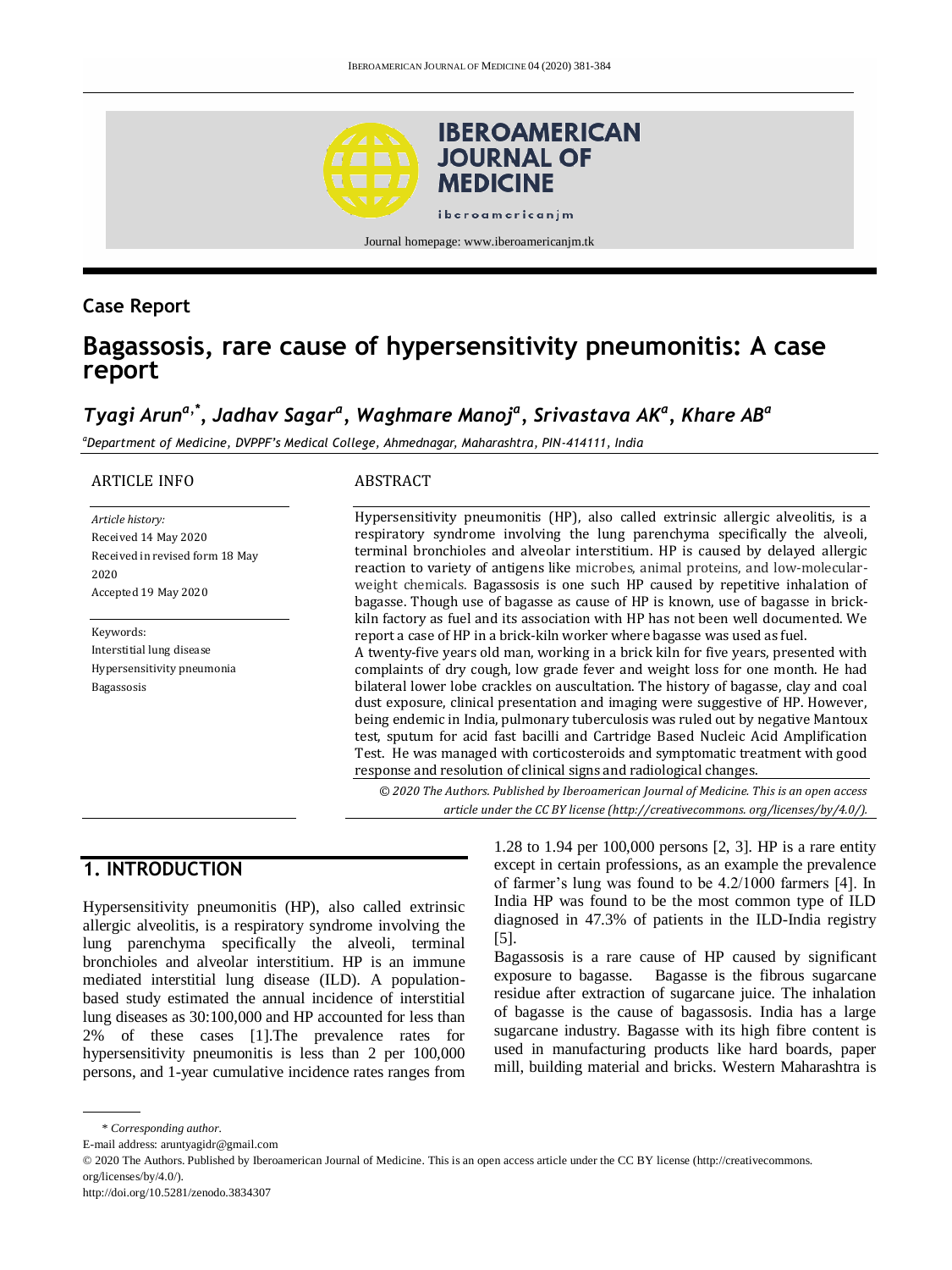the sugarcane belt of Maharashtra. There is abundance of bagasse in this region. In addition to its use in industry, bagasse is also used as cheap fuel in brick- kilns to bake bricks. Workers are exposed to bagasse dust while handling it. Hypersensitivity pneumonitis results from inhalation of the bagasse dust contaminated by thermophilic actinomycetes, most importantly Thermoactinomycetes vulgaris. The irritant property of bagasse itself and micro-organisms including fungi that grow in it are the likely cause of widespread bronchoconstriction in the peripheral bronchopulmonary tree as seen in other extrinsic allergic alveolitis. We report a case of bagassosis in a brick-kiln worker where bagasse was used as fuel.

## **2. CASE REPORT**

A twenty-five years old male, brick-kiln worker, reported with the complaints of low-grade fever, dry cough, shortness of breath, loss of appetite and unmeasured weight loss of one-month duration. The fever was continuous, low grade without chills. The cough was non-productive, without any aggravating or relieving factor. Patient also had breathlessness that increased during work and lessen during off-hours. The patient was comparatively symptom free during weekly offs. There was no history suggestive of allergic rhinitis, recurrent respiratory tract infections or asthma in past. The patient's occupational history revealed that he was a labourer in a brick-kiln for five years where bagasse and coal dust was used as the fuel and the workers were exposed to clay, coal and bagasse dust.

Examination revealed an averagely built and nourished patient. His body mass index  $(BMI)$  was 21.3 kg/m<sup>2</sup>. He was febrile; other vitals parameters were normal. Oxygen saturation was 97% on room air. General examination and examination of upper respiratory tract was unremarkable.



*Figure 2: Diffuse ground-glass opacities (GGO) with superimposed intra and interlobular regular nodular septal thickening and a few small areas of air trapping.*

(ESR) and urinalysis were normal. Absolute eosinophil count was 100/µL. Chest x-ray postero-anterior (PA) view showed bilateral small nodular opacities (Figure 1). Pulmonary tuberculosis was considered as first differential because of its endemicity in India. Other possibilities of pneumoconiosis, hypersensitivity pneumonia and carcinomatous lymphangiectasis were also kept in mind. Tuberculosis was ruled out by negative Mantoux test, sputum for acid fast bacilli (AFB) and cartridge based nucleic acid amplification test (CBNAAT). Sputum examination for fungal hyphae was also negative. High resolution computed tomography (HRCT) thorax showed diffuse micronodules (predominantly in both upper and right middle lobes), ground glass attenuation and air trapping suggestive of hypersensitivity pneumonitis (Figure 2). Spirometry was suggestive of restrictive abnormality, with reduced forced vital capacity (FVC) (70% of the predicted value) and preserved airflow. There was no improvement in FVC with inhaled bronchodilators.



*Figure 1: Chest X-ray showing small nodular opacities.*

On systemic examination, only positive finding was bibasilar fine crackles. Routine investigations including complete blood count, erythrocyte sedimentation rate He was finally diagnosed as a case of bagassosis in view of the occupational history, clinical and imaging and spirometry findings. He was managed with corticosteroids,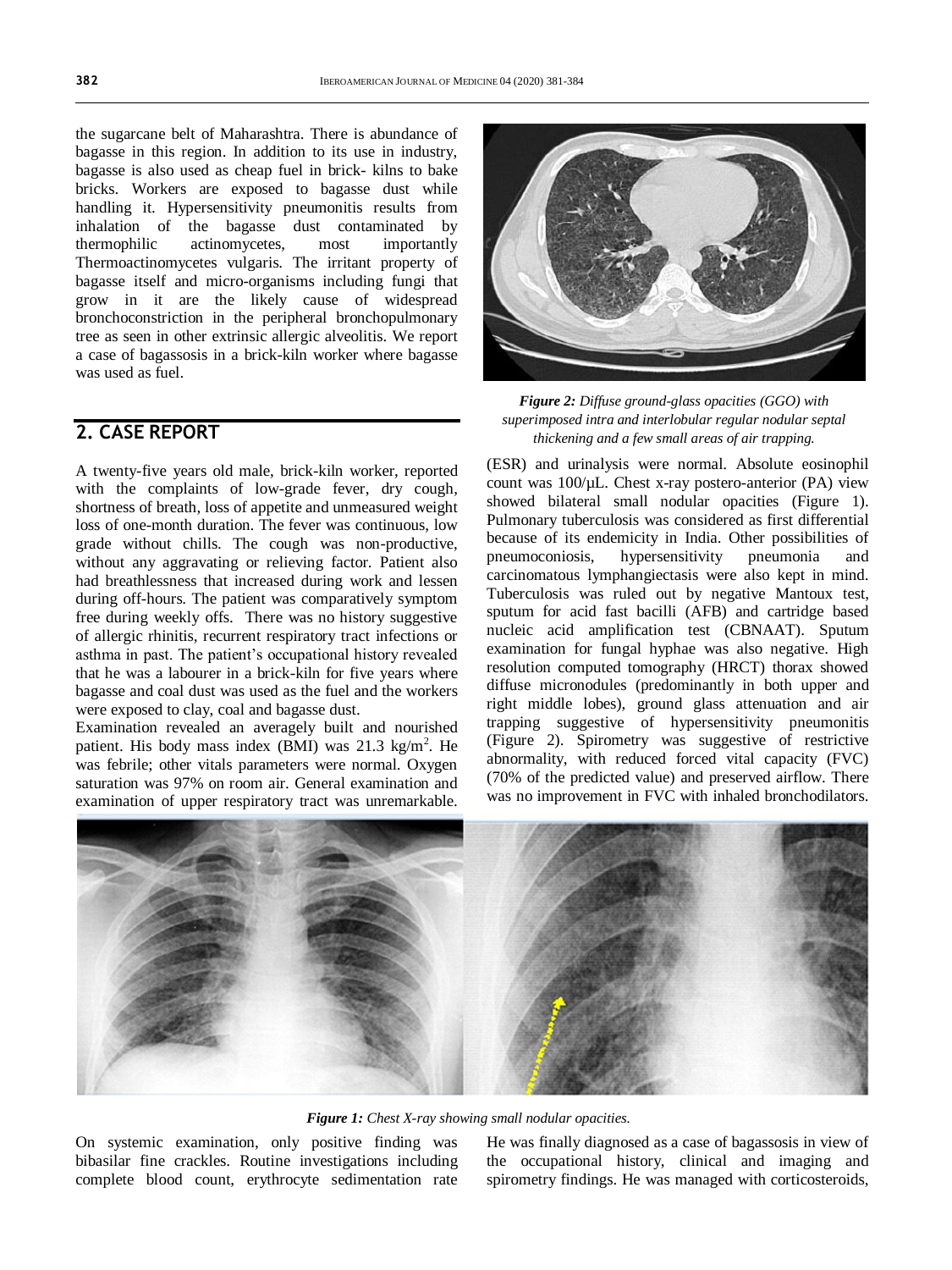tablet prednisone 0.5 mg/kg/day for four weeks followed by weekly reduction of dose by 05 mg per week over next six weeks and then stopped. Patient showed noticeable improvement with treatment (Figures 3 and 4). On medical advice, he also changed his job. He has been followed up for six months post steroid therapy and remains asymptomatic.



*Figure 3: Chest X-ray six monts post-treatment.*



*Figure 4: High resolution computed tomography thorax after six months of steroids therapy.*

### **3. DISCUSSION**

Bagasse, because of its tough fibrous nature and good insulating properties, is used in the manufacturing of hardboard, acoustic and thermal insulating materials and certain classes of paper and in the production of refractory bricks. First described by Jamison and Hopkin in New Orleans, the incidence, prevalence and age and sex distribution of bagassosis is not known owing to its rather rare occurrence [6]. However, in India, AB Singh and TS Pandit found that 42.5% of sugar refinery workers exposed to bagasse developed respiratory complaints [7]. HP

follows a delayed allergic reaction, secondary to repeated and prolonged inhalation of different types of organic dusts of animal or vegetable origin and more rarely chemicals, to which the patient is sensitized and hyper-responsive. A number of substances as avian dust, mould, paint catalyst, sugarcane dust, mushrooms, rat and gerbil urine, tobacco, heating and cooling systems, cork dust, plastic residue, epoxy resin and wheat mould or dust may be responsible for HP such [8]. The workers in environments or settings contaminated by organic dust of various origin, like farmers or animal breeders are most at risk [9]. Repeated exposure to particles sufficiently small in size (diameter < 5 μm) reach the alveoli and trigger an immune response.

A high index of suspicion, a meticulous history covering all relevant environmental and work-related exposure is the keys to the diagnosis of HP. Once history is suggestive of HP, the causal agent need not only to be identified, a temporal association with the alleged substance has to be established. Our patient reported with non-specific respiratory symptoms that could be explained on the basis of respiratory tract infection and/or allergic reaction. His work environment and aggravation of symptoms on work days was a clue to the diagnosis of HP. However, in India, tuberculosis is endemic, it is therefore prudent to consider pulmonary tuberculosis as possibility in all such cases and it's essential to rule it out. In India, tuberculosis may even be co-existing in any patient of chronic lung disease. The diagnosis of bagassosis based on occupational exposure to bagasse in a patient with ILD. The chest x-ray and HRCT merely confirm ILD. The HRCT patterns typical for HP include a centrilobular diffuse micronodular pattern, ground-glass opacification and mosaic attenuation (reflecting coexistent small airways disease) predominantly in upper and middle lobes [10, 11]. Pulmonary function tests show a restrictive picture, including reduced lung volumes, ventilatory capacity and gas transfer. FEV1 and FVC are reduced with normal FEV1/FVC ratio. The spirometry shows the severity of airway restriction and helps in monitoring the response to therapy. Serum specific Immunoglobulins (SsIgGs) against the alleged antigen and/or lymphocytic alveolitis on BAL may help confirm the diagnosis [12]. A lung biopsy should be considered in patients in whom the diagnosis remains uncertain. The physical examination may be completely normal initially. In advanced fibrotic phase, coarse inspiratory rales are usually heard and, in some cases, high-pitched inspiratory wheeze known as "chirping rales" or "inspiratory squeaks" may be present [13].

The first therapeutic intervention should be avoidance of further exposure to the inducing agent. The change of occupation, if possible, is the best way to avoid future exposure. Patients must be warned about the importance of a clean environment and the need to avoid exposure to known HP inducers in future. Currently systemic corticosteroids are the mainstay of pharmacological treatment. Varying doses and duration, starting at 0.5 mg/kg (ideal body weight) for a few days and slow tapering to the lowest possible dose over several months to